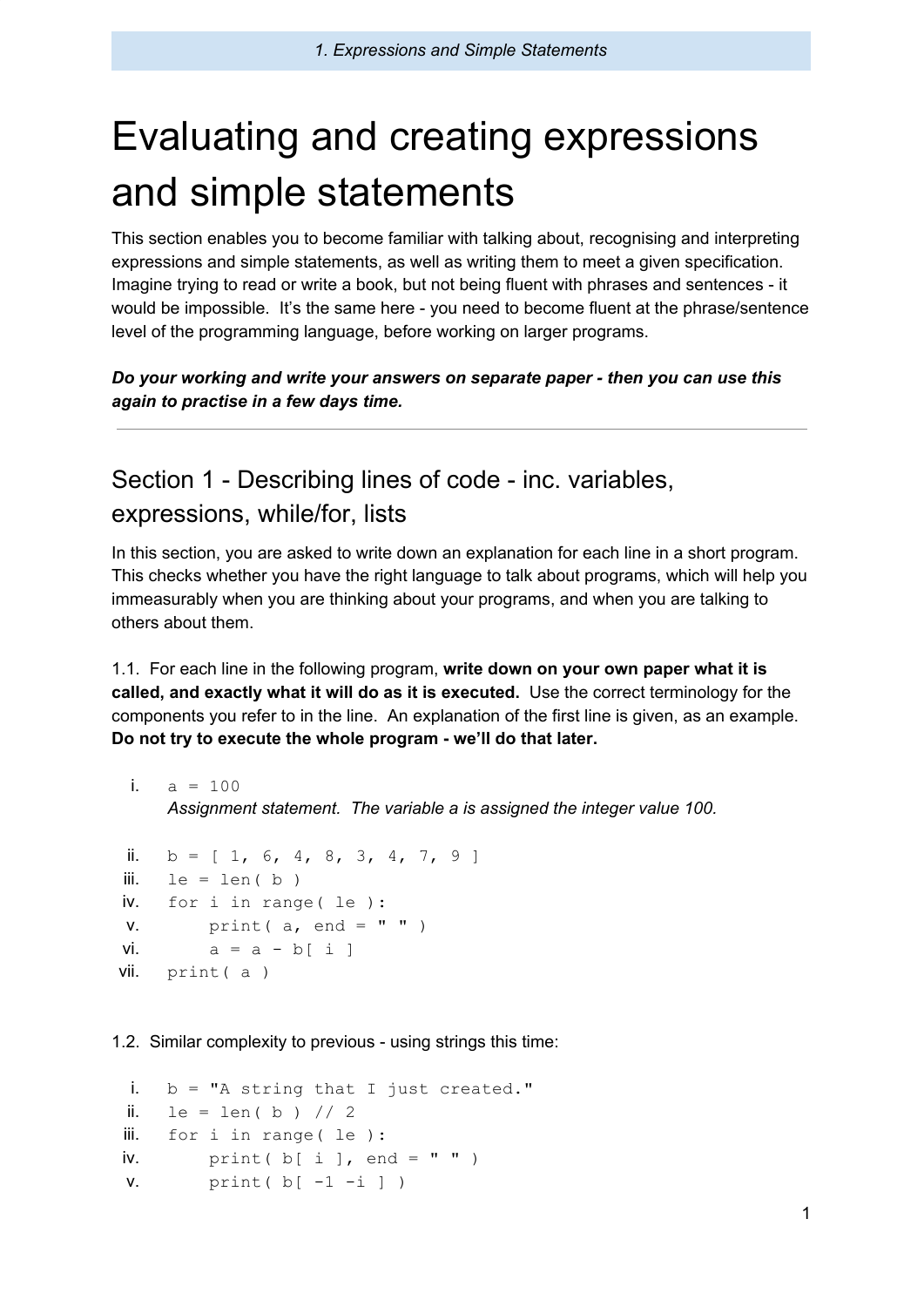```
1.3. Same again, also with strings:
```

```
i. inputString = input( "Please enter string:" )
ii. newString = ""
iii. index = len( inputString )
iv. while index > 0:
v. index - = 1vi. newString += inputString[ index ]
vii. print( newString )
```
1.4. And again - more complex this time:

```
i. b = [3, 6, 10, 7, 19, 24, 20, 31, 38, 44]ii. u = b[ 0 ] < b[ 1 ]iii. p = b[1]iv. for i in range( 2, len( b ) ):
v. if u and p > b [ i ]:
vi. print ("x" + str (i-1), end = "")
vii. u = not u
viii. elif not u and p < b[ i ]:
ix. print (''y'' + str(i-1), end = " ")
x. u = not uxi. p = b[i]
```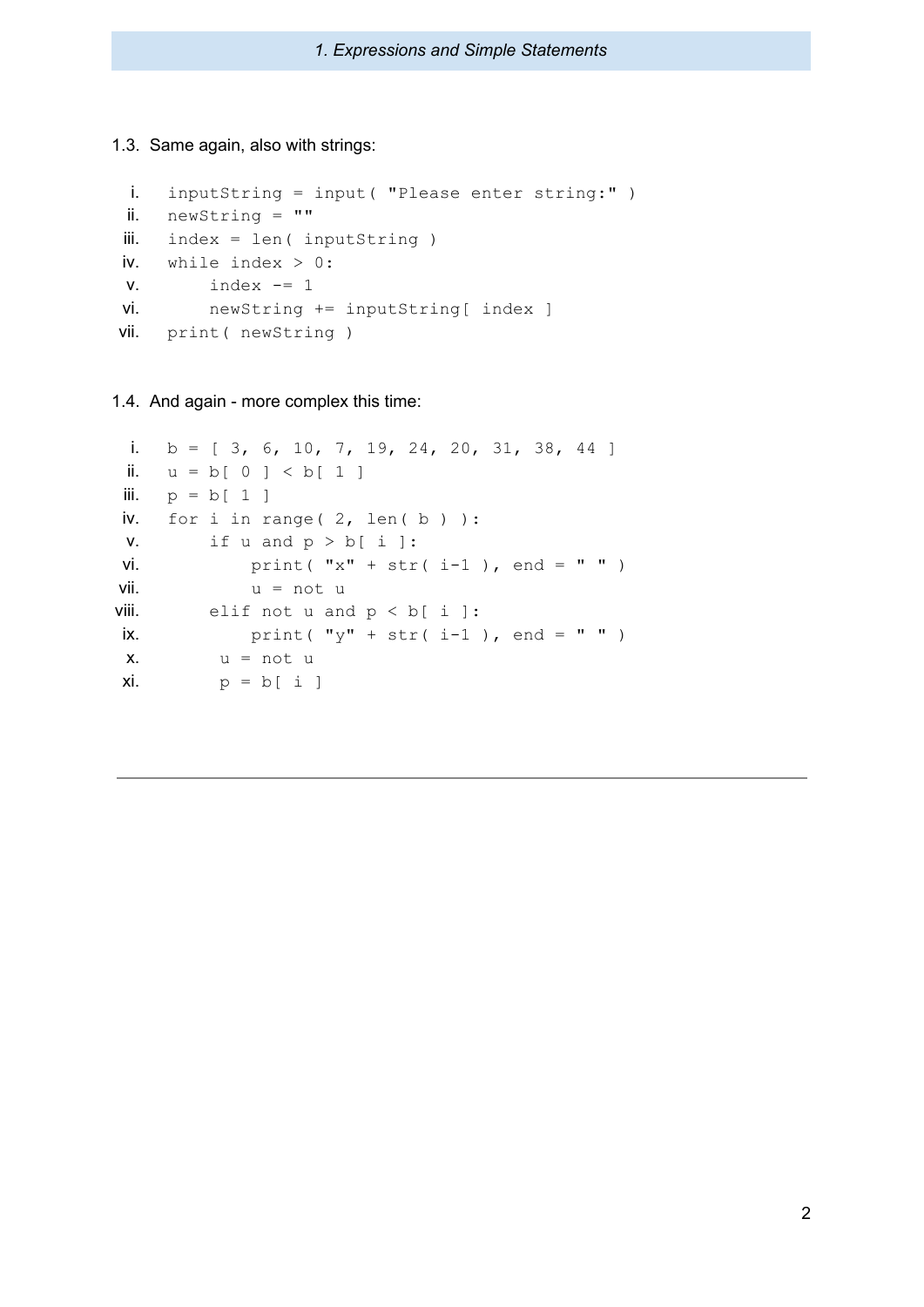## Section 2: Evaluating expressions

2.1. Write down precisely what would be output when each of the following fragments of Python code is executed. If you think that any code fragment would result in an error, explain clearly the cause of the error.

You may assume the code immediately below, to declare variables, has been executed.

```
a=7b=10c=3X = [ "D", "E", "F", "G", "H" ]n = { "fred" : 23, "bob" : 100 }
     s = "computing"
i. print (a + b * c)ii. print (x [ 1:2 ] + "end" )iii. print (a > 6 OR b - c < 7)
iv. print(a)/3)v. print( 3 % 7 )
vi. print( s[ 2:4 ] > "mo" )
vii. print( n[ fred ] * 2 )
2.2.
Same guidance as for Q1.
     a=5b=14c=2x = [ 10, 3, 7, 2, 8, 12 ]y = { "fred" : 23, "bob" : 100 }
     s = "large"
i. print (5 \t{8} 2 + 14) / 5)ii. print( x[ 2:4 ] )
iii. print (a < 4 \text{ OR } 7 < a + c)iv. print( x[ 4 ] / 2 )
```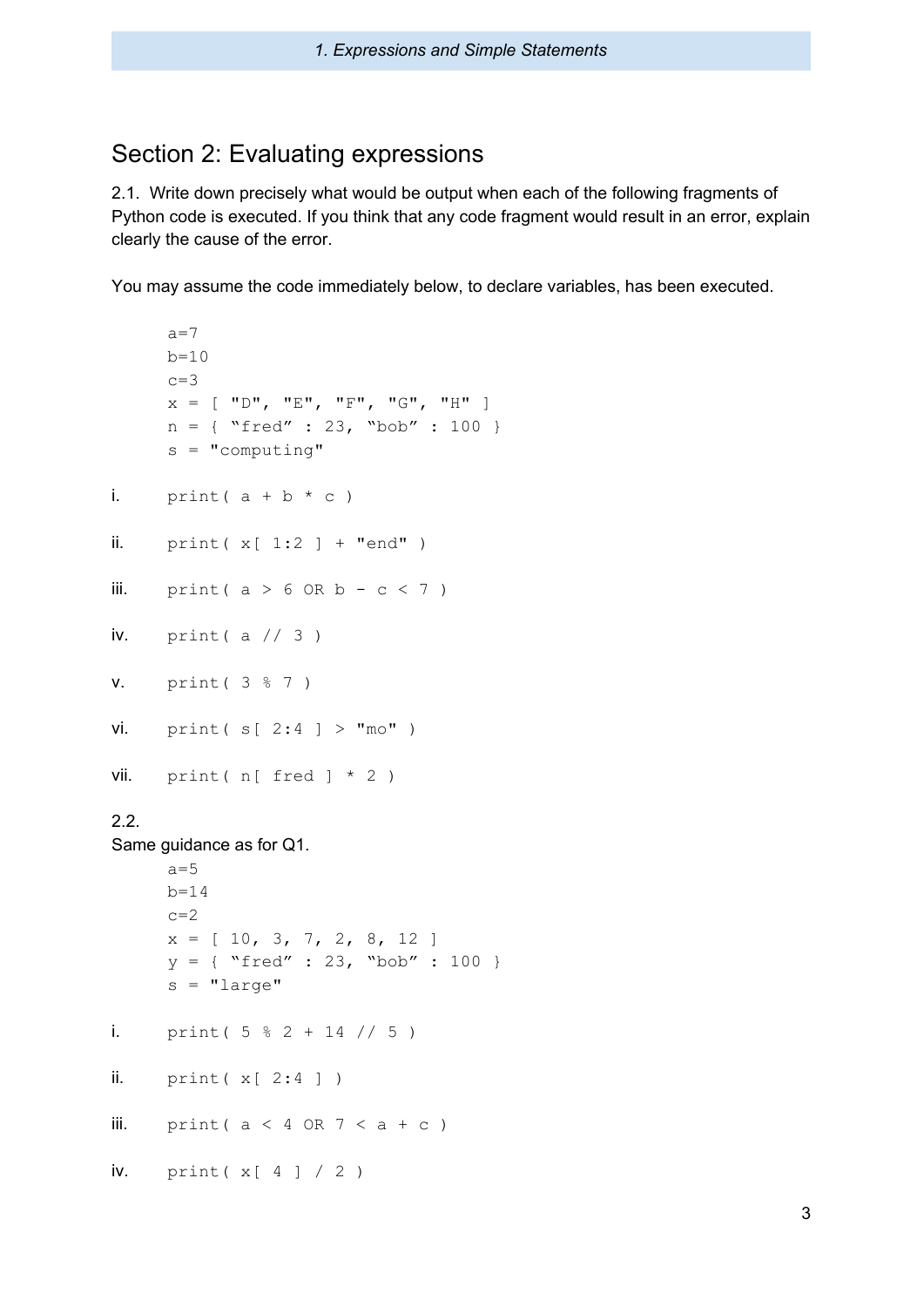$v.$  print(  $y$ [ "fred" ] + s )  $vi.$  print ("fred" > s) **vii.** print(  $a + b$  //  $c - x$ [  $y$ [ "bob" ] - 97 ] - len( s ) )

2.3. Write down precisely what would be output when each of the following fragments of Python code is executed.

```
i. print( int(1977 + 1.1) )
```
- $ii.$  print(  $float(1980 + int(4.21))$ )
- iii. print( len(str(float(1.977))) )
- iv. print(  $(len("TK") + 4 + 2 + int("1"))/2)$
- $v.$  print( int(float(1983) \*1.0))
- vi. print( float(len("falcon"))\*len("94") )
- vii. print( str(1977)[3]\*len(str(1980)) )
- viii. print( float(str(1977)[3])\*len(str(80)) )
- ix. print( $max("1977") * 3)$

#### 2.4. Evaluate the following expressions:

- i. "darkside" < "lightside"
- ii. True != True
- iii. True != False and True
	- iv. 4 < 10 or 1 < 2
	- v. False or  $(1 < 2$  and  $4 > 2)$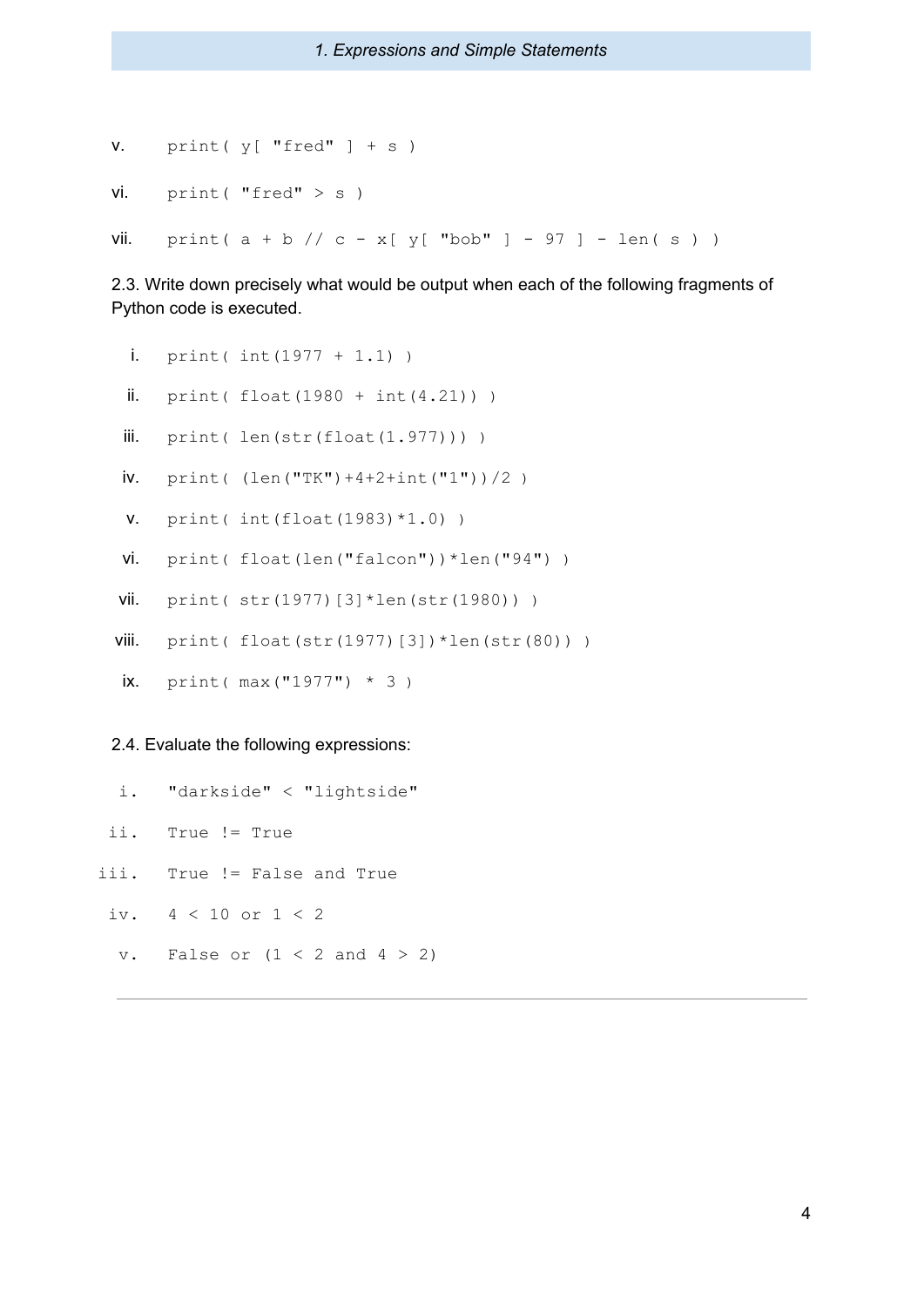# Section 3: Writing expressions or statements

Write an expression or a statement to satisfy each of the following:

3.1 Given a string named s, and an integer  $n$  which is one of the indices of s, write an expression that returns a string the same as s but with the character at position  $n$  removed. E.g. if s is "hello" and n is 1, then "hllo" should be the value of the expression.

3.2 Write the correct range expression to give the numbers from 1 to 100.

3.3 Write the correct range expression to give all the indices of an array  $a$ , such as you might use in a for loop to access all elements of the array.

3.4 Given a string s of unknown length, write out the individual characters:

- i. Each on a separate line
- ii. On a single line, but with each character separated by a single space character

3.5 Write a Boolean expression to determine whether the integer variable  $\vee$  holds a value that could safely index a value in list  $1\text{i}$ .

3.6 Write an expression to create a list containing 20 elements, all 0. Make it as short as you can.

3.7 Write string expressions working on the string  $s$  to:

- i. Extract the last character of s.
- ii. Extract the substring consisting of the last two characters of  $s$ .
- iii. Create a new string with the middle character of  $s$  removed. If the length of  $s$  is even, so there is no middle character, take out the character just to the right of the middle.
- iv. Create a new string consisting of the first and last characters of  $s$  only.
- v. Create a new string without the last character of  $s$ .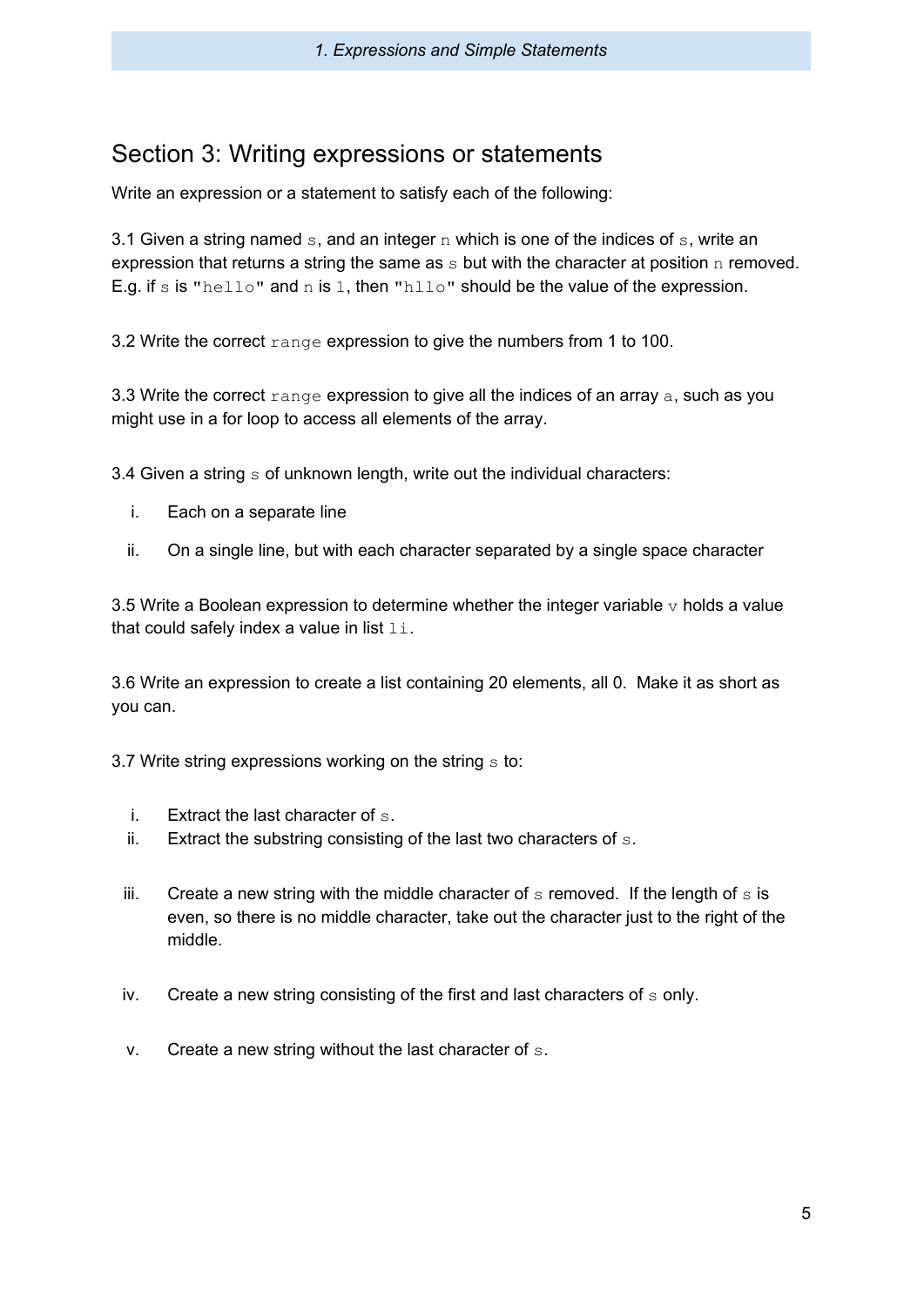#### *1. Expressions and Simple Statements*

3.8 Assuming you have an integer list referred to by a variable named  $\text{lis}$ , write statements as directed. Each answer may require more than one statement. You can assume the list has at least 5 elements.

- i. Write an assignment statement to add  $1$  to the last element of  $1 is$ .
- ii. Write statements to add up the values of all the list elements in list  $\exists$  is after the first one, and then add this value to the value in the first element.
- iii. Update  $\exists$  is to refer to a list containing all but the last value in the original list.
- iv. Update  $\lim_{n \to \infty}$  by refer to a list containing only the first two, and the last two, elements of the list it is currently referring to.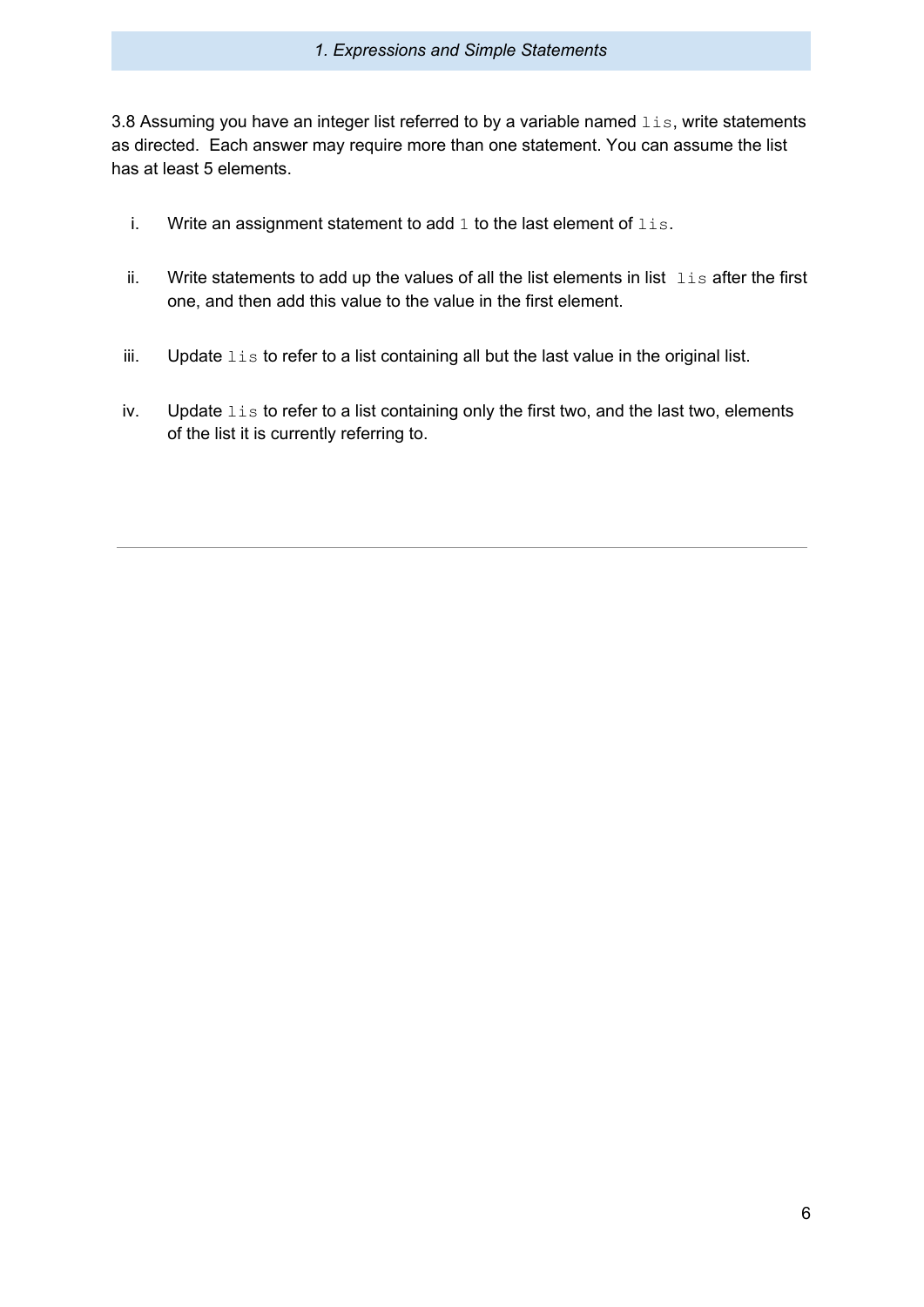## Section 4 - Doing all of the same but adding in dictionaries and files

4.1. Back to explaining what lines of code mean - write a line for each numbered line of code below - what kind of statement is each of these lines, and what does the line do?

```
# Assume that someData.txt is a text file
i. myFile = open( "someData.txt" )
ii. lines = myFile.readlines()
iii. for i in range( len( lines ) ):
iv. print(str(i + 1), end = "")
v. print( lines[ i ] )
```
4.2. And another example:

```
# Assume file someData.txt containing comma-separated values
 i. myFile = open( "someData.txt" )
 ii. lines = myFile.readlines()
iii.
iv. for line in lines:
v. line = line[ :-1 ] # Explain WHY this line is being used
vi. items = line.split(",")
vii. for piece in items:
viii. print( piece, end = " " )
ix. print( "" )
```
4.3. Now something more like a database file. Assume that the  $pepole.txt$  file contains lines containing a string and an integer, representing a name and an age, separated by a comma:

```
i. peopleFile = open( "people.txt" )
  ii. fileLines = peopleFile.readlines()
 iii. peopleTable = []
 iv. for fullLine in fileLines:
 v. personData = ( fullLine[ :-1 ] ).split( "," )
 vi. newPerson = { "name": personData[ 0 ],
vii. \blacksquare \blacksquare \blacksquare \blacksquare \blacksquare \blacksquare \blacksquare \blacksquare \blacksquare \blacksquare \blacksquare \blacksquare \blacksquare \blacksquare \blacksquare \blacksquare \blacksquare \blacksquare \blacksquare \blacksquare \blacksquare \blacksquare \blacksquare \blacksquare \blacksquare \blacksquare \blacksquare \blacksquare \blacksquare \blacksquare \blacksquare 
viii. peopleTable = peopleTable + [ newPerson ]
```